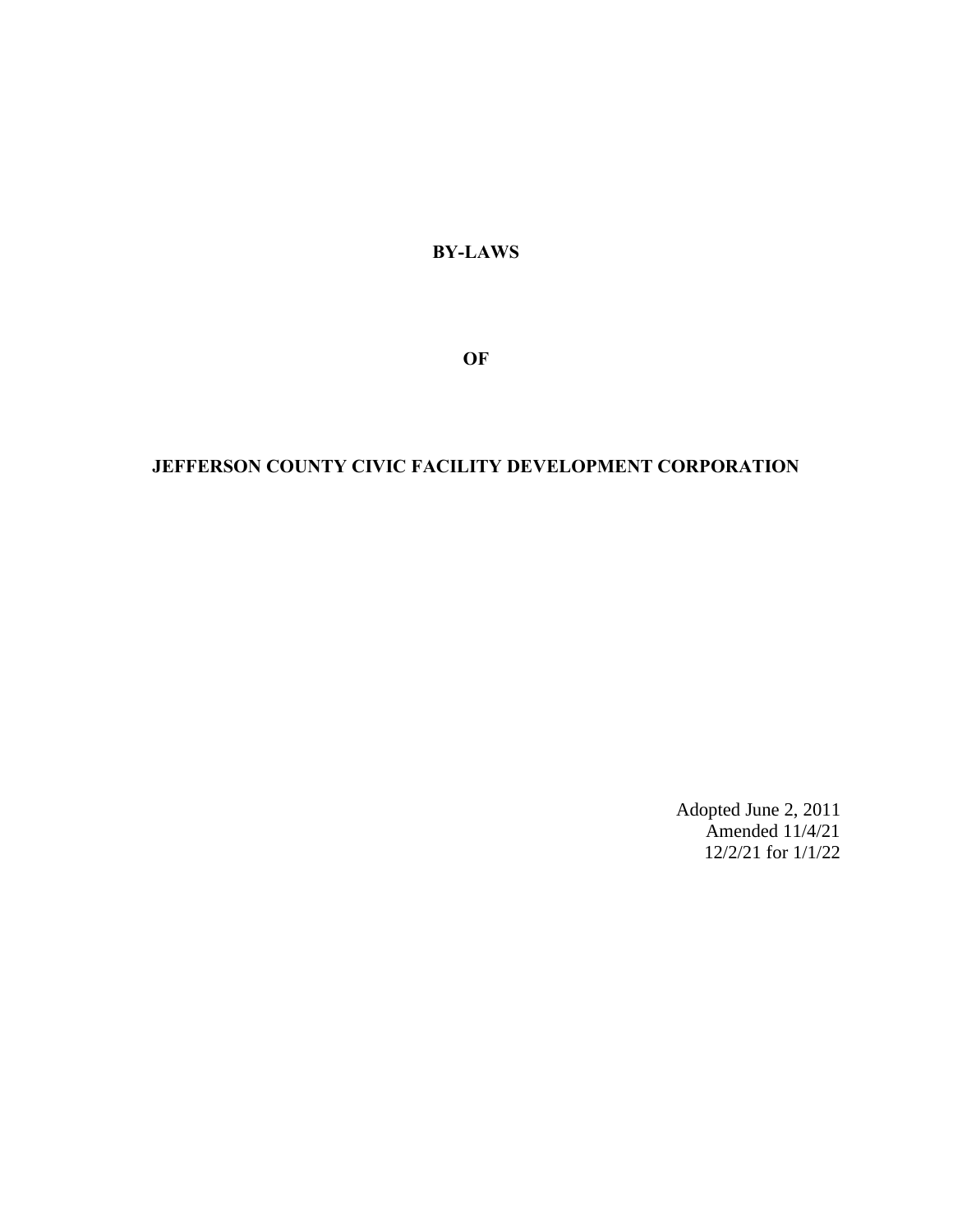## **BY-LAWS**

# **OF**

# **JEFFERSON COUNTY CIVIC FACILITY DEVELOPMENT CORPORATION**

# **ARTICLE I - THE CORPORATION**

SECTION 1. - NAME.

The Corporation shall be known as  $\tilde{O}$  UEFFERSON COUNTY CIVIC FACILITY DEVELOPMENT CORPORATION<sub>O</sub> (hereinafter, the  $\tilde{0}$ Corporation<sub>o</sub>).

#### SECTION 2. - OFFICES.

The principal office of the Corporation shall be located in Jefferson County, New York (the  $\tilde{\text{o}}$ Countyö). The Corporation may also have offices at such other places within the State of New York as the Board of Directors may from time to time determine or the activities of the Corporation may require.

# SECTION 3. - PURPOSES.

The Corporation shall have such purposes as are now or hereafter set forth in its Certificate of Incorporation.

#### **ARTICLE II - MEMBERSHIP**

#### SECTION 1. - COMPOSITION OF MEMBERSHIP.

The sole Member of the Corporation shall be the County, acting by and through the Chair of its Board of Legislators, ex officio. The Corporation shall be managed by its Board of Directors in accordance with the provisions contained herein.

# SECTION 2. - RIGHTS AND POWERS OF THE MEMBERS.

The Members shall have and exercise all the rights and powers of corporate membership created by the laws of the State of New York, the Certificate of Incorporation and the By-Laws of the Corporation.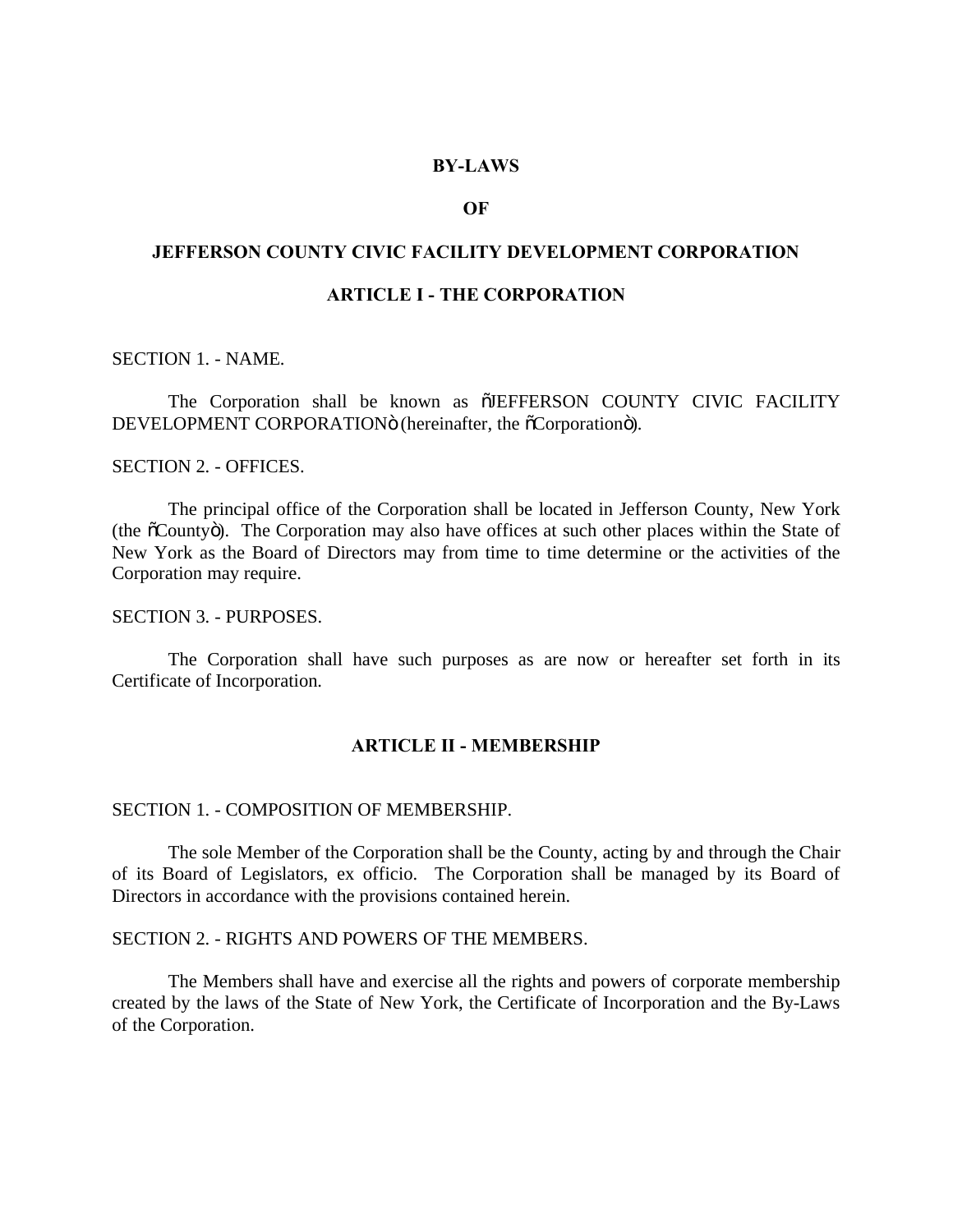# SECTION 3. - ANNUAL MEETING OF THE MEMBERS

The Members shall hold an annual meeting of the Members within six months after the end of each fiscal year at a convenient time and place designated by the Members. At the annual meeting, the Members shall appoint Directors pursuant to Article III hereof for positions where a new directorship is created or the term of a Director has expired, receive the annual report and transact such other business as may properly come before the meeting.

# SECTION 4. - ANNUAL REPORT TO THE MEMBERS.

At the annual meeting of the Members, the Directors or designated officer of the Corporation shall present an annual report showing in appropriate detail the following information:

(a) A complete audited financial statement of the Corporation for the fiscal year immediately preceding the date of the report showing the assets and liabilities, principal changes in assets and liabilities, revenue, receipts, expenses and disbursements of the Corporation; and

(b) A summary of the activities of the Corporation during the preceding year.

The annual report shall be filed with the minutes of the annual meeting.

# SECTION 5. - SPECIAL MEETINGS OF THE MEMBERS.

Special meetings of the Members may be called at any time by a majority of the Members and shall be called by the Secretary within fourteen (14) days of receipt of a written request from a majority of the Members. Such request shall state the purpose or purposes for the proposed meeting. Business transacted at a special meeting shall be confined to the purposes stated in the notice of such special meeting; provided, however, if by unanimous consent all of the Members present at such meeting elect to transact business not previously described in the aforementioned notice, then the Corporation may transact such other business.

# SECTION 6. - PLACE OF MEETINGS; ORGANIZATION

All membership meetings shall be held at the principal office of the Corporation or at such other convenient location as may be determined by the Members. At each membership meeting, the Members shall select, by a vote of a majority of Members present, a Member to preside. The Secretary, or, in his or her absence, a person chosen by the Members, shall keep complete and accurate minutes of the meeting.

### SECTION 7. - NOTICE OF MEMBERSHIP MEETINGS; WAIVERS

(a) Notice of each membership meeting shall state the purpose or purposes for which the meeting is called, the place, date and time of the meeting and, unless it is the annual meeting, shall indicate that it is being issued by or at the direction of the person or persons calling the meeting. Such notice shall be given either personally or by mail to each Member not less than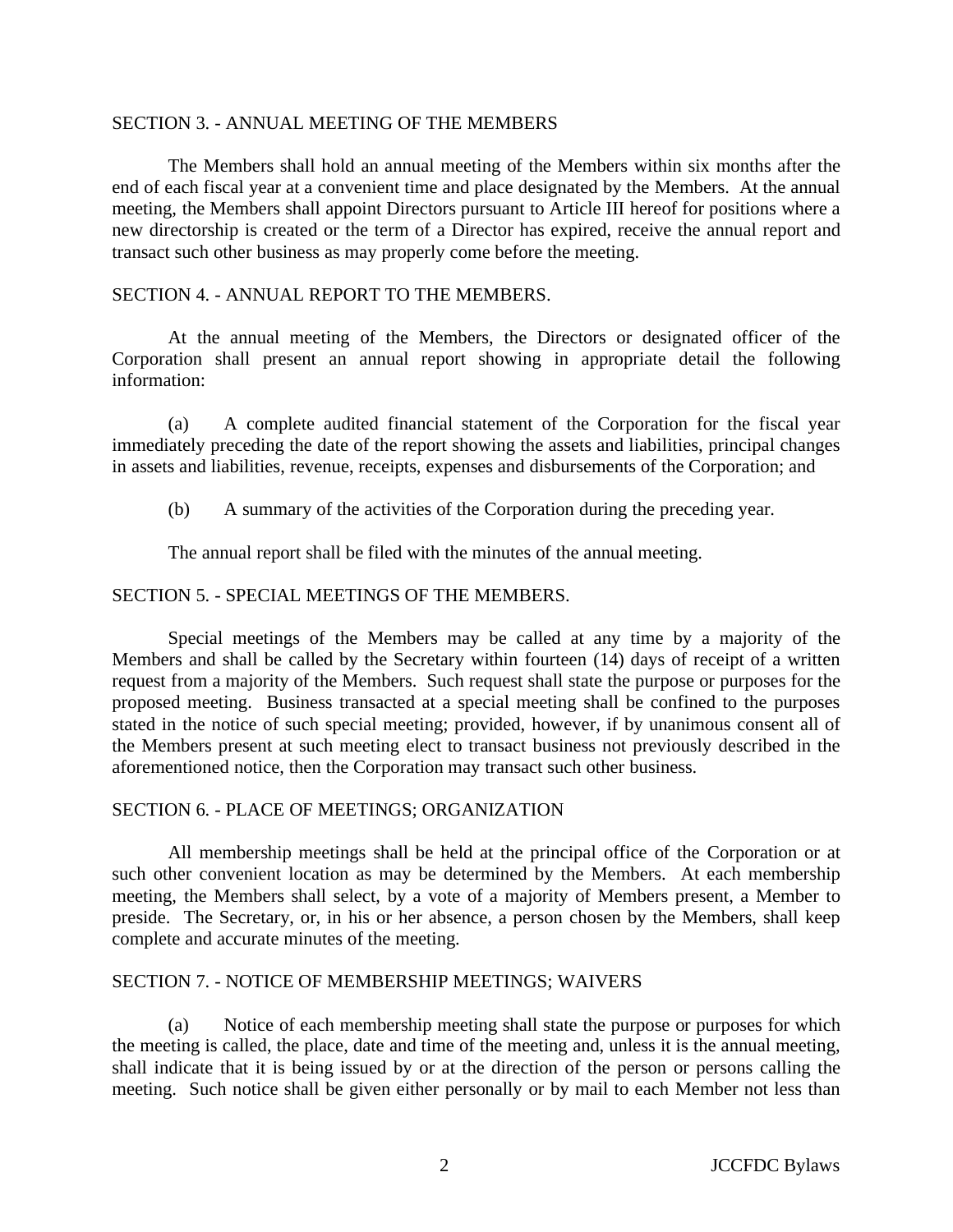ten (10) nor more than fifty (50) days before the date of the meeting. If mailed, the notice is given when deposited in the United States mail, with postage thereon prepaid, directed to a Member at his or her address as it appears on the record of Members or, if he or she shall have filed with the Secretary a written request that notices be mailed to some other address, then directed to such other address.

(b) Formal notice of meeting need not be given to a Member if he or she executes a waiver of notice, either before or after the meeting. The attendance of a Member at a meeting, without protesting prior to the conclusion of the meeting the lack of notice of such meeting, shall constitute a waiver of notice.

# SECTION 8. 6 QUORUM OF MEMBERS

(a) The presence of at least a majority of the Members shall constitute a quorum for the transaction of business at any annual or special membership meeting.

(b) A majority of the Members present at a meeting, whether or not a quorum is present, may adjourn any membership meeting to another time and place. Notice of the time and place of holding an adjourned meeting need not be given to absent Members if the time and place is announced at the meeting adjourned.

# SECTION 9. - ACTION BY THE MEMBERS

(a) Each Member shall be entitled to one vote on each matter properly submitted to the Members for action at any meeting of the Members. Unless otherwise required by law or these By-Laws, the vote of a majority of Members present at the time of a vote at a duly convened meeting, provided a quorum is then present, shall be the act of the Members.

(b) Every Member entitled to vote at a meeting of Members may authorize another person or persons to act for him or her by proxy. Every proxy must be signed by the Member or the Member $\alpha$  attorney-in-fact. No proxy shall be valid after the expiration of eleven (11) months from the date thereof unless otherwise provided in the proxy. Every proxy shall be revocable at the pleasure of the Member executing it, except as otherwise provided by law.

# SECTION 10. - PROPERTY RIGHTS OF MEMBERS

The Members shall not have any rights or interests in or to the property or assets of the Corporation.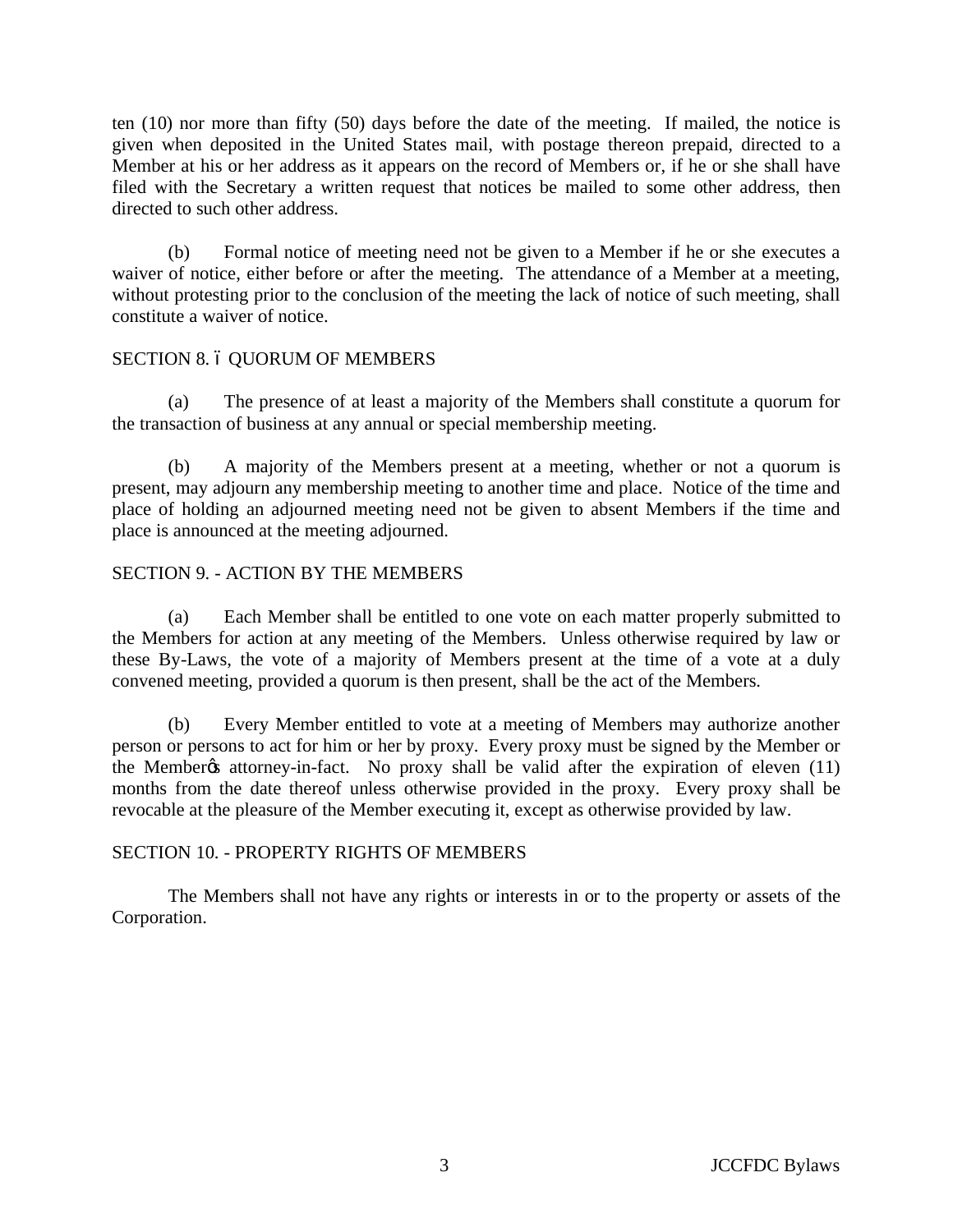# **ARTICLE III - BOARD OF DIRECTORS**

### SECTION 1. - POWER OF BOARD OF DIRECTORS.

The Corporation shall be managed by its Board of Directors, which shall establish all general policies governing its operations.

# SECTION 2. - NUMBER, ELECTION AND TERM OF DIRECTORS.

(a) The number of Directors shall be seven as established by a resolution adopted by the Members. The Directors shall be appointed by the Members, the initial sole Member shall be the County, acting by and through the Chair of the Board of Legislators of the County. The Directors shall exercise all rights of Directors as described herein and in the Certificate of Incorporation or any applicable resolution. Any subsequent increase or decrease in the size of the Board of Directors will require the approval of the Members. As used in these By-laws,  $\delta$ the entire Board of Directors i means the total number of Directors that the Corporation would have if there were no vacancies on the Board.

(b) All Directors shall serve at the pleasure of the Members.

(c) The Chief Executive Officer, as defined herein, may serve on the Board of Directors of the Corporation; provided, however, in such event, shall not participate in determining the level of compensation or reimbursement, or time and attendance rules for the position of Chief Executive Officer.

(d) All Directors of the Board shall participate in training approved by the State of New York regarding their legal, fiduciary, financial and ethical responsibilities as Directors within one (1) year of appointment to the Board. Thereafter, the Directors shall participate in such continuing training as may be required to remain informed of best practices, regulatory and statutory changes relating to the effective oversight of the management and financial activities of the Corporation and the adhere to the highest standards of responsible governance.

(e) As soon as practicable and in compliance with Section 2825 of the Public Authorities Law, the majority of the Directors shall be Independent Directors, as such term is defined in paragraph (g) below.

(f) Independence. For the purposes of these By-Laws, an Independent Director means any person who:

(i) is not, and in the past two (2) years has not been, employed by the Corporation or another corporate body having the same ownership and control of the Corporation in an executive capacity;

(ii) is not, and in the past two (2) years has not been, employed by an entity that received remuneration valued at more than fifteen thousand dollars (\$15,000.00) for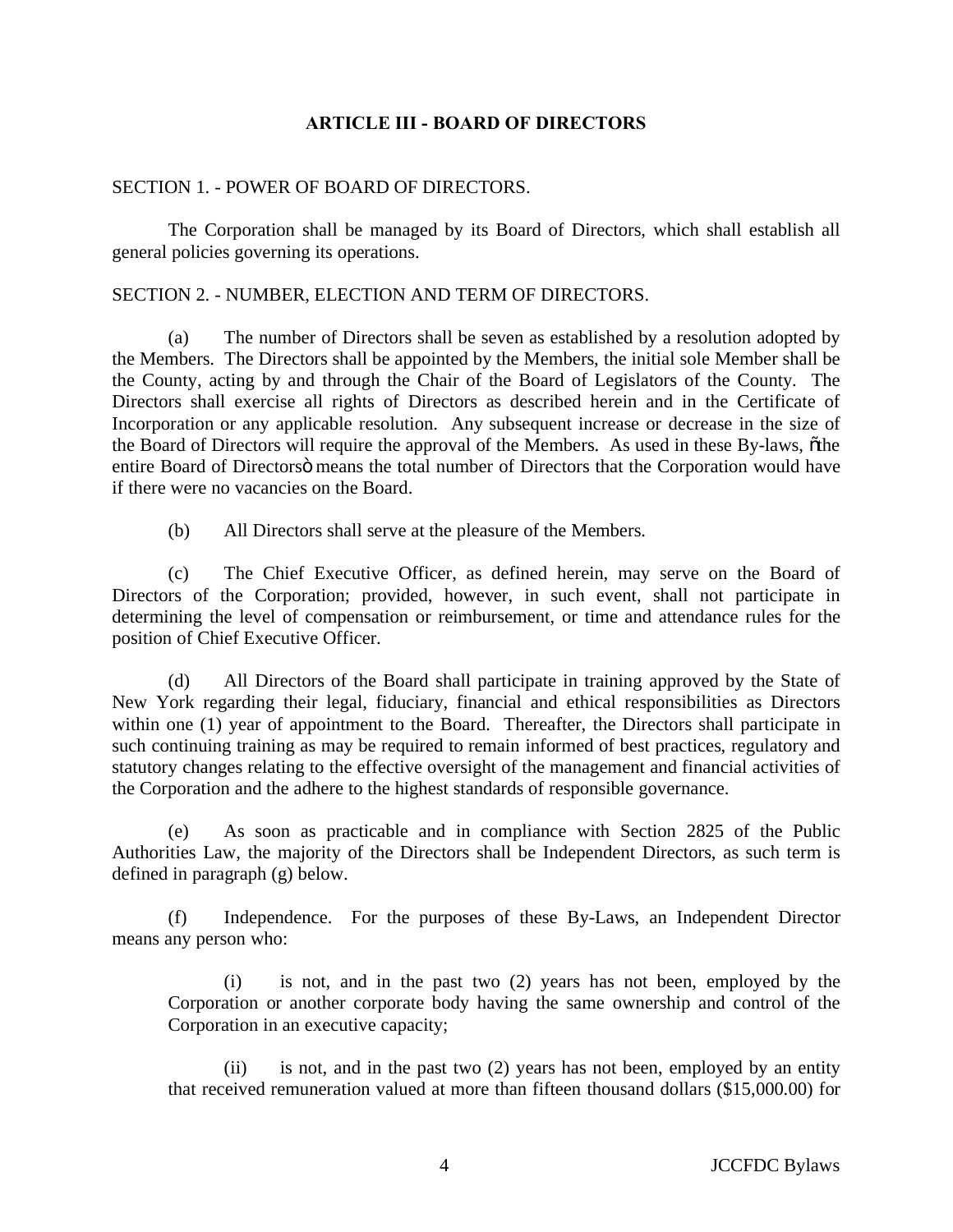goods and services provided to the Corporation or received any other form of financial assistance valued at more than fifteen thousand dollars (\$15,000.00) from the Corporation;

(iii) is not a relative of an executive officer or employee in an executive position of the Corporation or another corporate body having the same ownership and control of the Corporation; and

(iv) is not, and in the past two (2) years has not been, a lobbyist registered under a state or local law and paid by a client to influence the management decisions, contract awards, rate determinations or any other similar actions of the Corporation or another corporate body having the same ownership and control of the Corporation.

(g) Board Offices. A Chairperson, Vice-Chairperson, Treasurer and Secretary shall be elected from among the Directors of the Board at the organizational meeting and subsequent annual meetings of the Board of Directors. The term of office for the Chairperson, Vice-Chairperson, Treasurer and Secretary shall extend for one year after his or her election and until a successor is elected. The Chairperson, Vice-Chairperson, Treasurer and Secretary shall be eligible to serve an unlimited number of consecutive terms.

# SECTION 3. - RESIGNATIONS AND REMOVAL OF DIRECTORS.

(a) Any Director of the Corporation may resign at any time by giving written notice to the other Directors or to the Chairman or Chief Executive Officer, or the Secretary. Such resignation shall take effect at the time specified therein or, if no time is specified, then on delivery. Acceptance of the resignation shall not be necessary to make it effective.

(b) Any Director may be removed from the Board with or without cause by the Members or for cause by vote of a majority of the Directors provided there is a quorum of not less than a majority of the entire Board present.

# SECTION 4. - NEWLY CREATED DIRECTORSHIPS AND VACANCIES.

Newly created directorships resulting from an increase in the number of Directors shall be filled as described in the resolution approving such increase. Newly created directorships resulting from any vacancies occurring for any reason shall be filled by the Members. In each case, such appointments shall be made as soon as practicable but in no event later than sixty (60) days after the increase or vacancy occurs. A Director appointed to fill a vacancy caused by resignation, death, disability or removal shall hold office for the unexpired term of his or her predecessor in office and until a successor is appointed and takes office.

# SECTION 5. - ANNUAL MEETING.

The annual meeting of the Board of Directors shall be held after the annual meeting of the Members of the Corporation described in Article II, Section 3 above at a convenient time and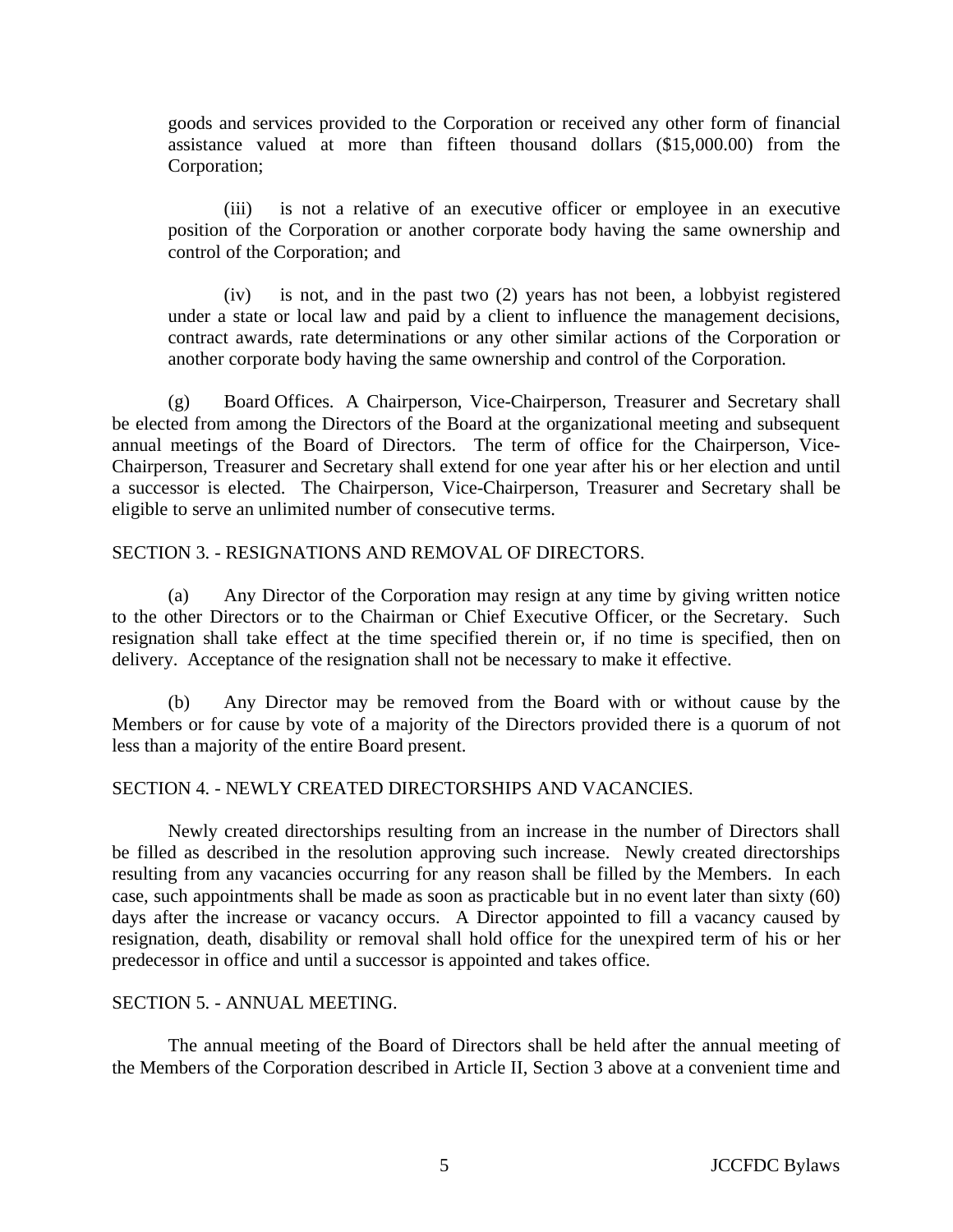location designated by the Board. Written notice of the annual meeting shall be mailed or delivered to each Director of the Corporation prior to the meeting.

#### SECTION 6. - ANNUAL REPORT.

A Director designated by the Members or the Chief Executive Officer and the Treasurer shall present at the annual meeting of the Board of Directors a copy of the annual report described in Article II, Section 4 above.

# SECTION 7. - SPECIAL MEETINGS AND NOTICE.

Special meetings of the Board of Directors may be called at any time by a majority of Directors or by the Chief Executive Officer or any other officer of the Corporation. Written notice shall be mailed or delivered to each Director of the Corporation prior to the meeting. Said notice shall state the purposes, time and place of the special meeting and that no business other than that specified in the notice may be transacted; provided, however, if by unanimous consent all of the Directors present at such meeting elect to transact business not previously described in the aforementioned notice, then the Directors may transact such other business.

### SECTION 8. - WAIVERS OF NOTICE.

Notice of a meeting need not be given to any Director who submits a signed waiver of notice whether before or after the meeting, or who attends the meeting without protesting, prior thereto or at its commencement, the lack of notice to him or her.

# SECTION 9. - PLACE OF MEETINGS.

The Board of Directors may hold its meetings at such place or places within or outside the State of New York as the Directors may from time to time by resolution determine.

### SECTION 10. 6 OPEN MEETINGS

The Corporation is subject to Open Meetings Law, the Corporation shall comply with the Open Meetings Law of the State of New York, as set forth within Article 7 of the Public Officers Law.

### SECTION 11. 6 FREEDOM OF INFORMATION

The Corporation is subject to Freedom of Information Law, the Corporation shall comply with the Freedom of Information Law of the State of New York, as set forth within Article 6 of the Public Officers Law.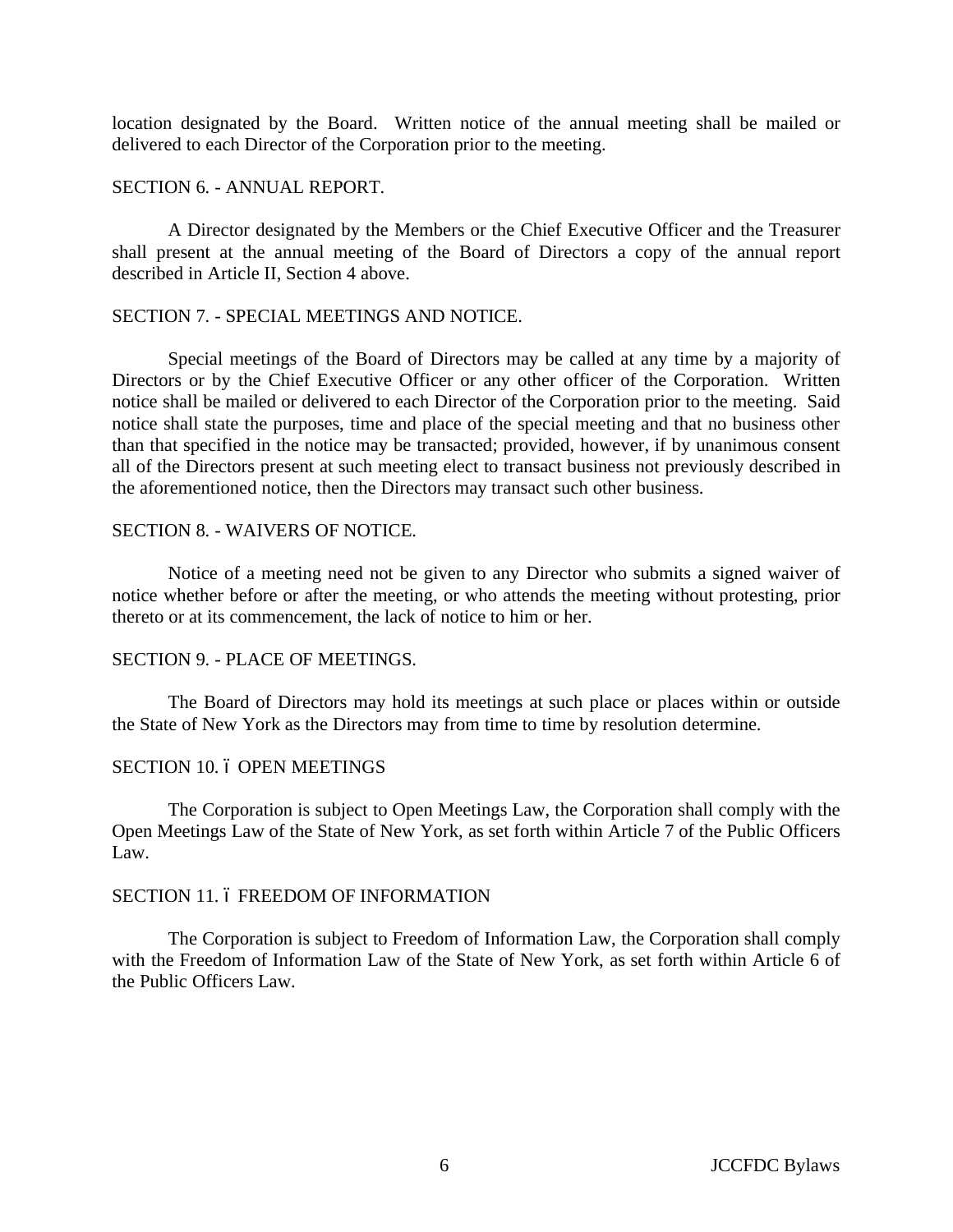### SECTION 12. 6 PUBLIC AUTHORITIES ACCOUNTABILITY ACT

The Corporation is subject to the Public Authorities Accountability Act of 2005, as amended by Chapter 506 of the Laws of 2009 (collectively, the  $\delta$ PAAA $\ddot{o}$ ) and shall comply with the PAAA, as set forth within the New York State Public Authorities Law.

#### SECTION 13. 6 STATE ENVIRONMENTAL QUALITY REVIEW ACT

Upon the determination of the Board of Directors to do business within the State of New York, the Corporation shall comply with the State Environmental Quality Review Act, as set forth within Article 8 of the New York Environmental Conservation Law.

### SECTION 14. - QUORUM AND ADJOURNED MEETINGS.

(a) A majority of the entire Board of Directors shall constitute a quorum for the transaction of business at meetings of the Board. When a quorum is once present to organize a meeting, it shall not be broken by the subsequent withdrawal of any Director(s).

(b) A majority of the Directors present, whether or not a quorum is present, may adjourn any Board meeting to another time and place. If a quorum is present at the adjourned meeting, any business may be transacted that might have been transacted on the original date of the meeting. Notice of the adjourned meeting shall be given to all Directors.

#### SECTION 15. - ACTION BY THE BOARD OF DIRECTORS.

Any corporate action to be taken by the Board of Directors means action at a meeting of the Board. Each Director shall have one vote regarding any corporate action to be taken by the Board. Except as otherwise provided by law or these By-Laws, the vote of a majority of the Directors present at the time of the vote at a duly convened meeting at which a quorum is present shall be the act of the Board of Directors. All references to actions of the Board of Directors herein and in the Certificate of Incorporation shall mean the affirmative vote of a majority of the Directors present at the time of the vote at a duly convened meeting at which a quorum is present.

#### SECTION 16. - ORGANIZATION.

At each meeting of the Board of Directors, the Chairperson, or, in his or her absence, the Vice-Chairperson shall preside. The Secretary, or, in his or her absence, a person chosen by a majority of the Directors present, shall keep complete and accurate minutes of the meeting.

#### SECTION 17. - ATTENDANCE AT MEETINGS.

Attendance at each meeting of the Board shall be recorded by the Secretary or the designated Director in the minutes thereof.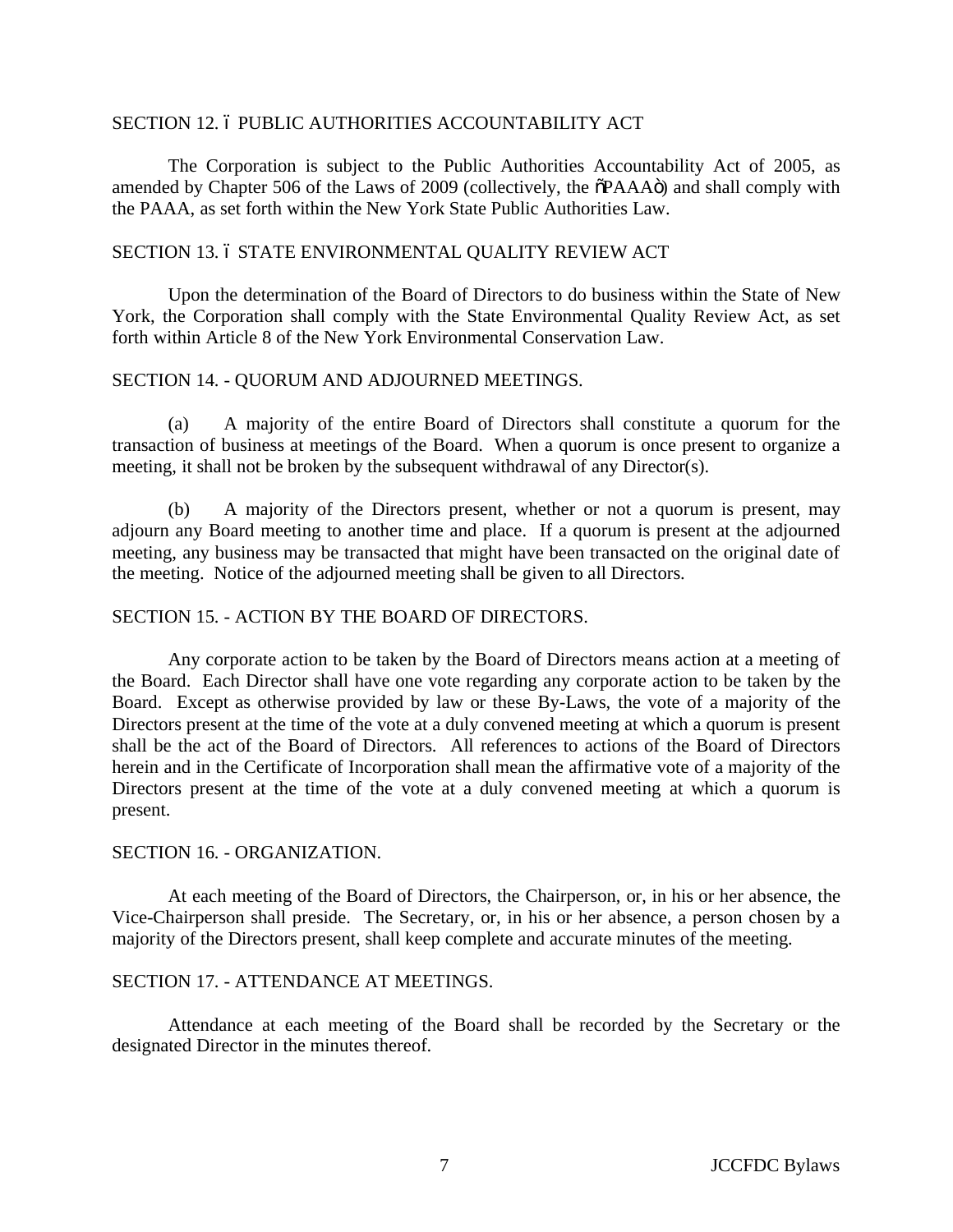#### SECTION 18. - COMPENSATION.

The Directors shall serve in their capacity as Directors of the Jefferson County Civic Facility Development Corporation without compensation. All Directors may be reimbursed for reasonable expenses incurred in the performance of corporate duties.

## SECTION 19. - ANNUAL INDEPENDENT AUDIT.

The Audit Committee shall present to the Board upon its completion, the annual independent audit report performed in accordance with the requirements of the PAAA and generally accepted government auditing standards certified by a firm of independent public accountants. The certified independent public accounting firm that performs the annual independent audit shall timely report to the Audit Committee the following:

(i) the assets and liabilities, including the status of reserve, depreciation, special or other funds including the receipts and payments of such funds, of the Corporation as of the end of the fiscal year;

(ii) the principal changes in assets and liabilities, including trust funds, during said fiscal period;

(iii) the revenue or receipts of the Corporation, both unrestricted and restricted, to particular purposes during said fiscal period;

(iv) the expenses or disbursements of the Corporation for both general and restricted purposes, during said fiscal period; and

(v) a schedule of the bonds and notes of the Corporation outstanding during said fiscal period, including all refinancings, calls, refundings, defeasements, and interest rate exchange or other such agreements, and for any debt issued during the fiscal period, together with a statement of the amounts redeemed and incurred during such fiscal period as a part of a schedule of debt issuance that include the date of issuance, term, amount, interest rate, means of repayment and cost of issuance.

Furthermore, the certified independent public accounting firm that performs the annual independent audit shall timely report to the Audit Committee the following:

(i) all critical accounting policies and practices to be used;

(ii) all alternative treatments of financial information within generally accepted accounting principals that have been discussed with the management of the Corporation, ramifications of the use of such alternative disclosures and treatments, and the treatment preferred by the certified independent public accounting firm;

(iii) other material written communications between the certified independent public accounting firm and the management of the Corporation, such as the management letter along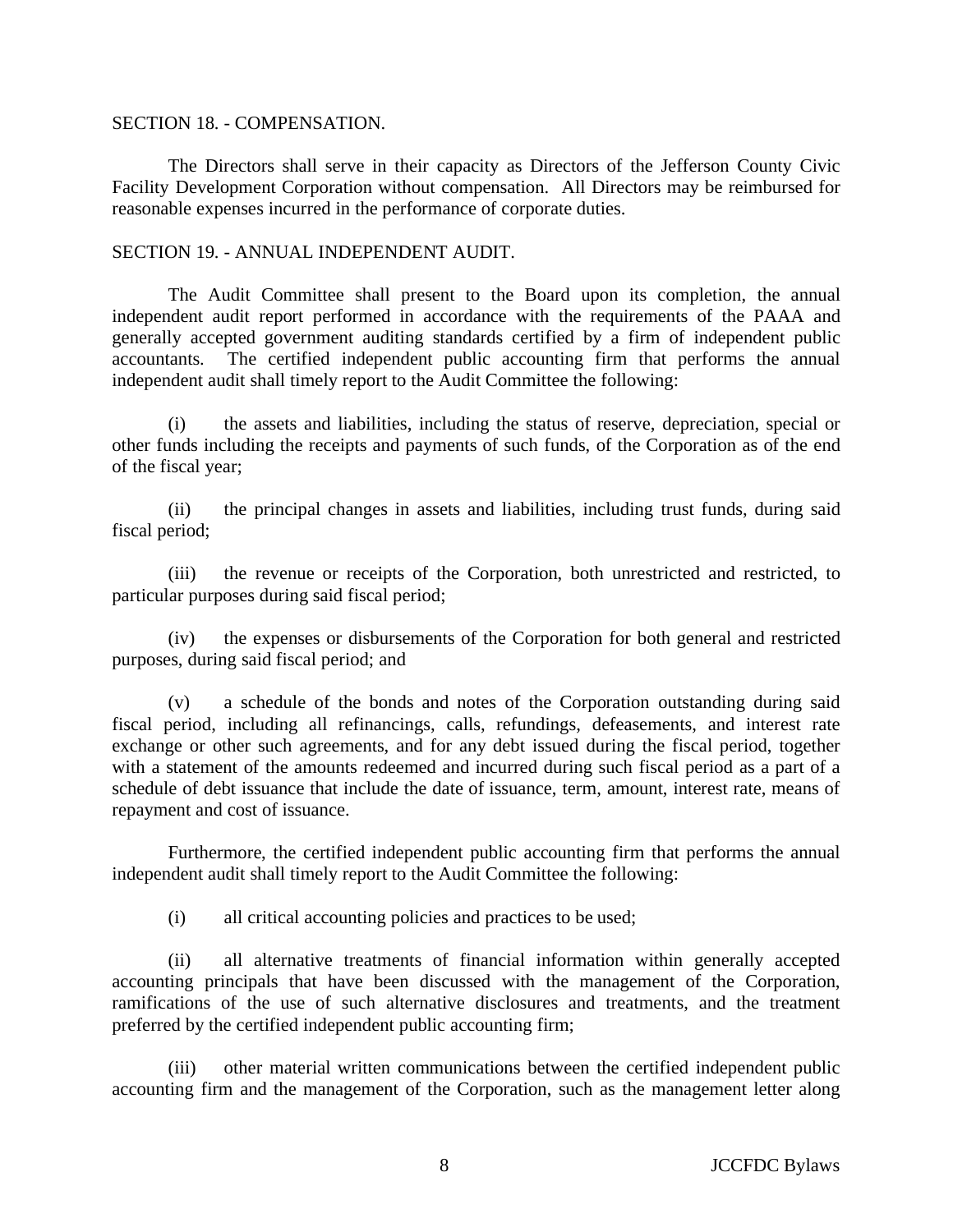with management ts response or plan of corrective action, material corrections identified or schedule of unadjusted differences, where applicable.

#### SECTION 20. - PROPERTY RIGHTS.

No Director of the corporation shall, by reason of that position, have any rights to or interest in the property or assets of the Corporation.

# **ARTICLE IV - COMMITTEES**

### SECTION 1. - STANDING COMMITTEES.

(a) The Standing Committees of the Board shall be as described in subparagraph (b) below. Except as otherwise provided by these By-Laws, each Standing Committee shall consist of at least three Directors. No Standing Committee shall have authority as to the following matters:

- (i) The submission to the Members of any action requiring its approval;
- (ii) The filling of vacancies on the Board of Directors or any committee;
- (iii) The amendment or repeal of these By-Laws or the adoption of new By-Laws; or
- (iv) The amendment or repeal of any resolution of the Board which by its terms is not so amendable or repealable.

(b) Until changed by amendment of these By-Laws, the Corporation shall have the following Committees:

Executive Committee. The Executive Committee shall consist of the officers of the Corporation and the immediate past chairman. The Executive Committee shall exercise the powers of the Board of Directors in the interim between meetings of the directors with general power to discharge the duties of the Board of Directors except as such power from time to time may be limited by the Board.

Audit and Finance Committee. There shall be an Audit and Finance Committee consisting entirely of Independent members, who shall be elected by a plurality of the votes cast by the Directors of the Corporation at each annual meeting of the Board and shall serve until the next annual meeting. To the extent practicable, members of the Audit and Finance Committee should be familiar with corporate financial and accounting practices. The Audit and Finance Committee shall recommend to the Board the hiring of a certified independent accounting firm in compliance with the PAAA to conduct the annual independent audit, and the compensation to be paid to the accounting firm and provide direct oversight of the performance of the annual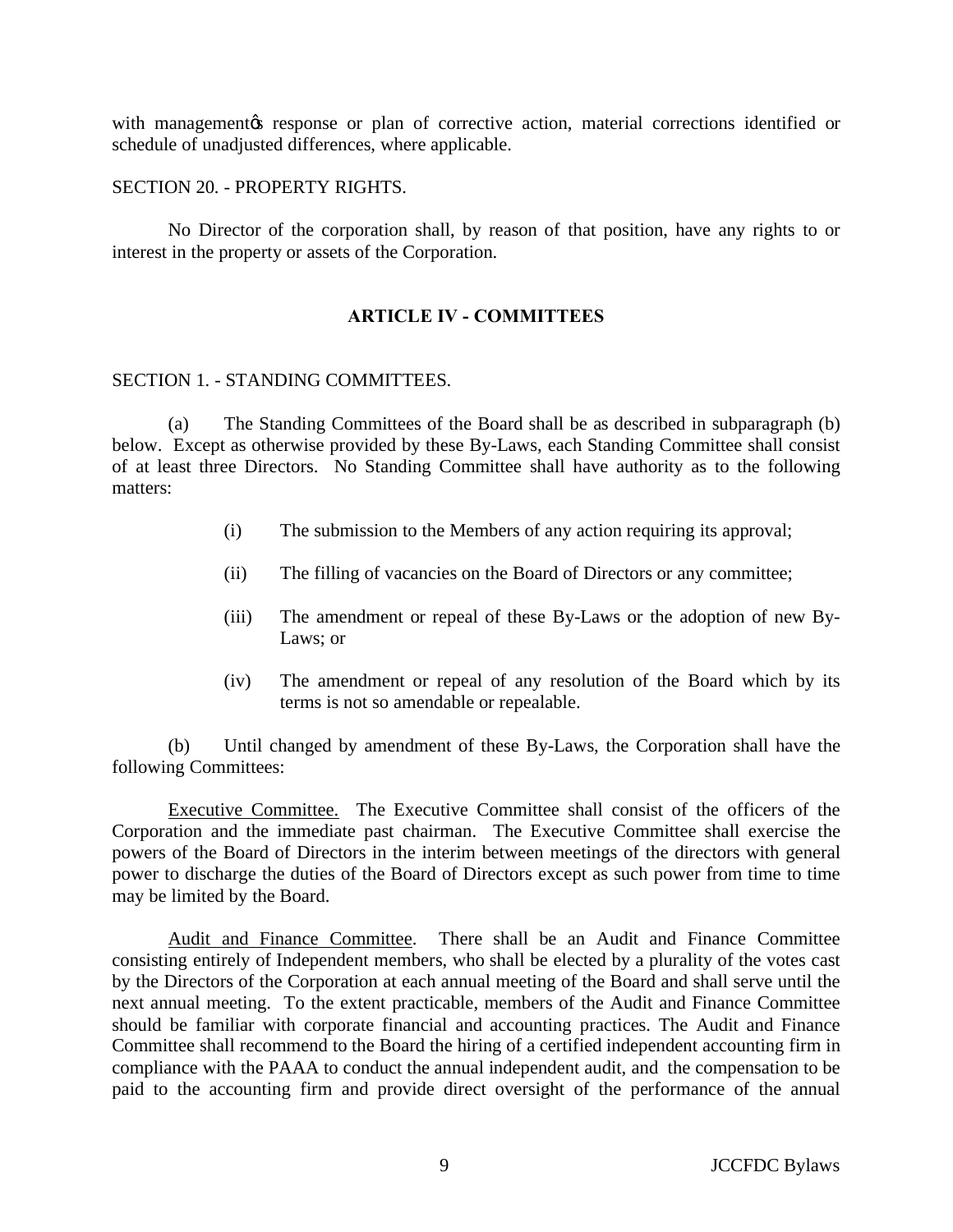independent audit. The Audit and Finance Committee shall have the responsibility to review proposals for the issuance of debt by the Corporation and its subsidiaries, if any, and make recommendations.

Governance Committee. There shall be a Governance Committee consisting entirely of Independent members, who shall be elected by a plurality of the votes cast by the Directors of the Corporation at each annual meeting of the Directors and shall serve until the next annual meeting. The Governance Committee shall keep the Board informed of current best governance practices, review corporate governance trends, update the Corporation<sub>os</sub> corporate governance principles, and advise the Members and Directors on the skills and experience required of potential Directors.

# SECTION 2. - SPECIAL COMMITTEES.

The Board of Directors, by resolution adopted by a majority of the entire Board of Directors, may create Special Committees, which shall have only the powers specifically delegated to them and shall in no case have powers which are not authorized for Standing Committees. The members of Special Committees shall be appointed by a plurality of the votes cast by the Directors of the Corporation.

# SECTION 3. - MEETINGS.

Meetings of committees shall be held at such times and places as shall be fixed by the respective committee chairpersons, or by vote of a majority of all of the members of the committee. Written notice shall be mailed (via regular mail or electronic mail) or delivered to all members of the committee prior to each meeting. Written minutes of the proceedings shall be kept at all committee meetings and shall be submitted at the next meeting of the Board. The Chief Executive Officer and Chairperson of the Board of Directors of the Corporation, or their respective designees, may attend all committee meetings, but will not possess any voting rights unless otherwise granted by said committees.

### SECTION 4. - QUORUM.

Unless otherwise provided by resolution of the Board of Directors, a majority of all of the members of a committee shall constitute a quorum for the transaction of business.

# SECTION 5. - MANNER OF ACTING.

Any corporate action to be taken by a committee shall mean such action to be taken at a meeting of the committee. Action by a committee shall be taken by majority vote at a meeting.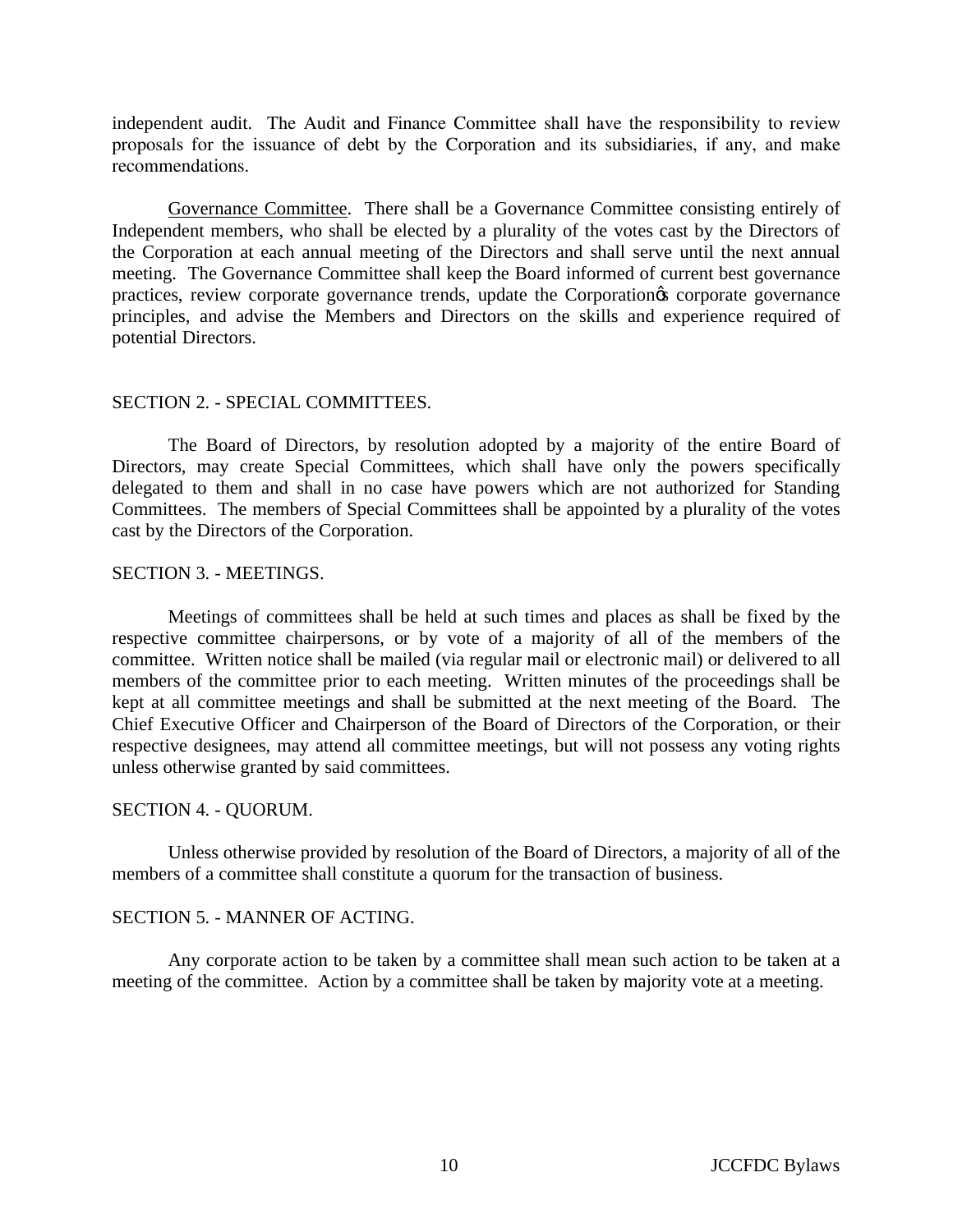### **ARTICLE V - OFFICERS**

# SECTION 1. 6 CHIEF EXECUTIVE OFFICER; CHIEF FINANCIAL OFFICER; OTHER OFFICERS.

The Corporation may have a Chief Executive Officer, a Chief Financial Officer, and a Secretary and other officers and assistant officers as the Board of Directors may determine. The offices of Chief Executive Officer and Secretary shall not be held by the same person. The officers shall have such duties as may be prescribed by these By-Laws and the Board of Directors.

# SECTION 2. - TERMS OF OFFICERS.

The officers shall be appointed by the Directors at its annual meeting. Unless a shorter term is provided in the resolution of the Board appointing such officer, the term of office of each officer shall extend for one year after his or her appointment and until a successor is appointed and qualified. Officers shall be eligible to serve an unlimited number of consecutive terms.

#### SECTION 3. - ADDITIONAL OFFICERS.

Additional officers may be appointed for such period, have such authority and perform such duties, either in an administrative or subordinate capacity, as the Board of Directors may from time to time determine. Such positions may include an Acting Chief Financial Officer and Acting Secretary, and any other position established by the Board of Directors from time to time.

#### SECTION 4. - REMOVAL OF OFFICERS.

Any officer may be removed by majority vote of the Directors, with or without cause, at any time, provided there is a quorum of not less than a majority of the entire Board of Directors present at the meeting at which such action is taken.

#### SECTION 5. - RESIGNATION.

Any officer may resign at any time by giving written notice to the Board of Directors, the Chief Executive Officer or the Secretary; provided, however, the Chief Executive Officer must provide written notice of its intent to resign to the Board of Directors and the Secretary must provide written notice of its intent to resign to the Chairperson or the Board of Directors. Any such resignation shall take effect at the time specified therein, or, if no time is specified, then on delivery. Acceptance of the resignation shall not be necessary to make it effective.

# SECTION 6. - VACANCIES.

A vacancy in any office of the Corporation shall be filled by the majority vote of the entire Board of Directors.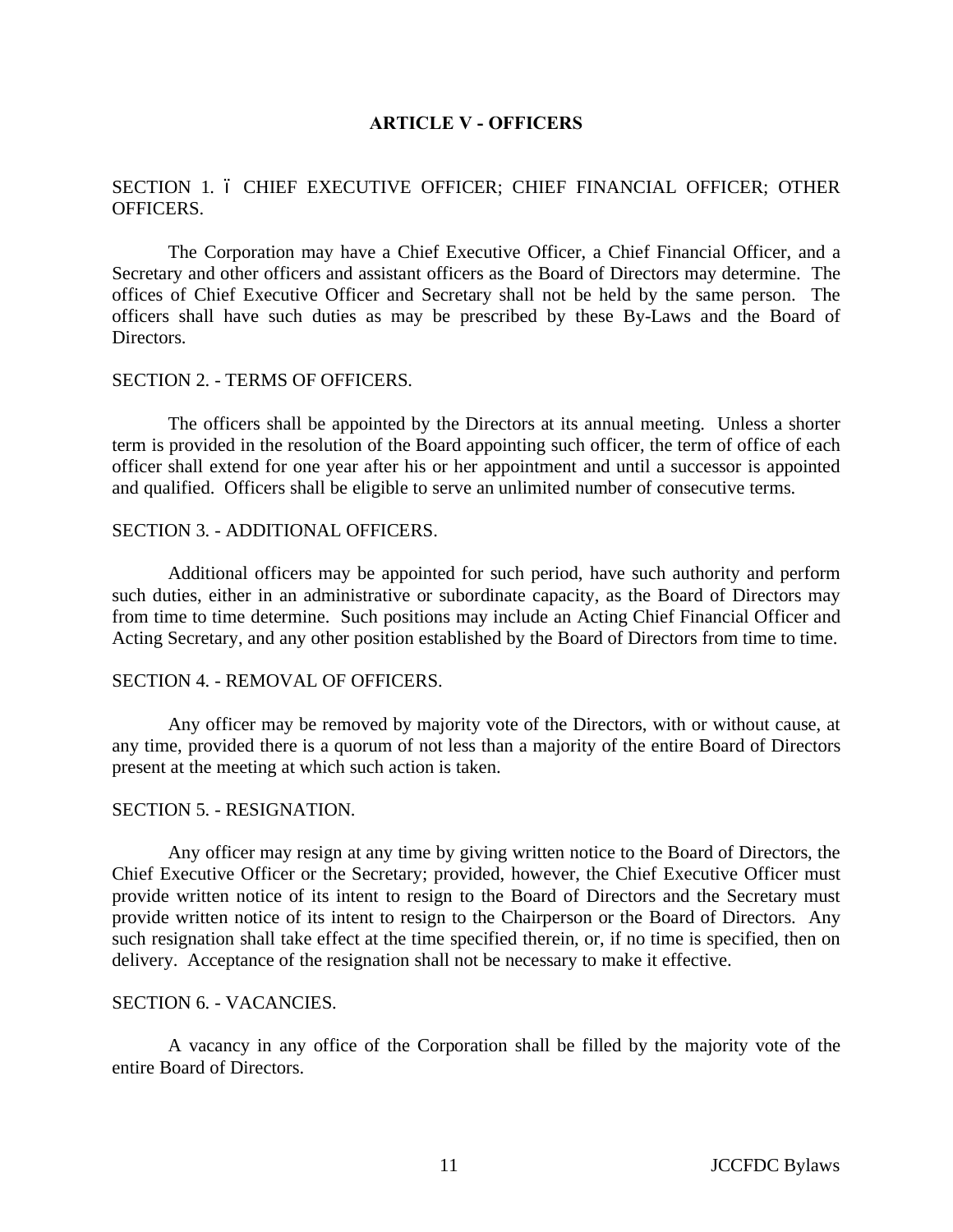#### SECTION 7. 6CHIEF EXECUTIVE OFFICER.

The Board of Directors shall appoint the Chief Executive Officer by resolution, which resolution shall set the Chief Executive Officer<sub>®</sub> annual compensation. The Chief Executive Officer shall generally supervise all affairs of the Corporation. The Chief Executive Officer shall perform such other duties as may be assigned to him or her from time to time by the Board of Directors.

#### SECTION 8. - SECRETARY.

It shall be the duty of the Acting Secretary to supervise the preparation of minutes of all meetings of the Members and the Board of Directors and its committees, the giving of all notices required to be given by the Corporation, and the keeping of a current list of the Members of the Corporation, Directors and officers and their residence addresses. The Acting Secretary shall be responsible for supervising the preparation and maintenance of the books and records of the Corporation. The Acting Secretary shall attend to such correspondence as may be assigned to him or her and perform all the duties customarily incidental to that office and such other duties as may be assigned to him or her by the Board of Directors or the Chief Executive Officer. From time to time, the Board of Directors may employ or contract with an appointed Acting Secretary to whom the Board of Directors may designate certain duties of the Secretary and other such duties as may be assigned to him or her.

#### SECTION 9.6 TREASURER/CHIEF FINANCIAL OFFICER.

The Board of Directors shall appoint the Chief Financial Officer by resolution, which resolution shall set the Chief Financial Officer<sub>®</sub> annual compensation. It shall be the duty of the Chief Financial Officer of the Corporation, with oversight by the Treasurer, to oversee the financial affairs of the Corporation, report at each regular meeting of the Board of Directors, and participate in preparing the annual report of the Corporation and the filing of all required tax returns and other regulatory reports. The Chief Financial Officer shall perform such other duties as may be assigned to him or her by the Board of Directors, the Treasurer or the Chief Executive Officer.

# SECTION 10. 6 JEFFERSON COUNTY INDUSTRIAL DEVELOPMENT AGENCY -PERSONNEL.

The Corporation may use the agents, employees and facilities of the County and/or the Jefferson County Industrial Development Agency ( $\tilde{o}$ JCIDA $\tilde{o}$ ) to perform any or all of its functions as described in the Certificate of Incorporation and these By-Laws. In such event, the Corporation will, by resolution, enter into a contract with the County and/or JCIDA providing the terms upon which the County and/or JCIDA will provide the use of its agents, employees and facilities to the Corporation and the compensation, if any, that the Corporation shall pay to the County and/or JCIDA for the use by the Corporation of County and/or JCIDA agents, employees and facilities.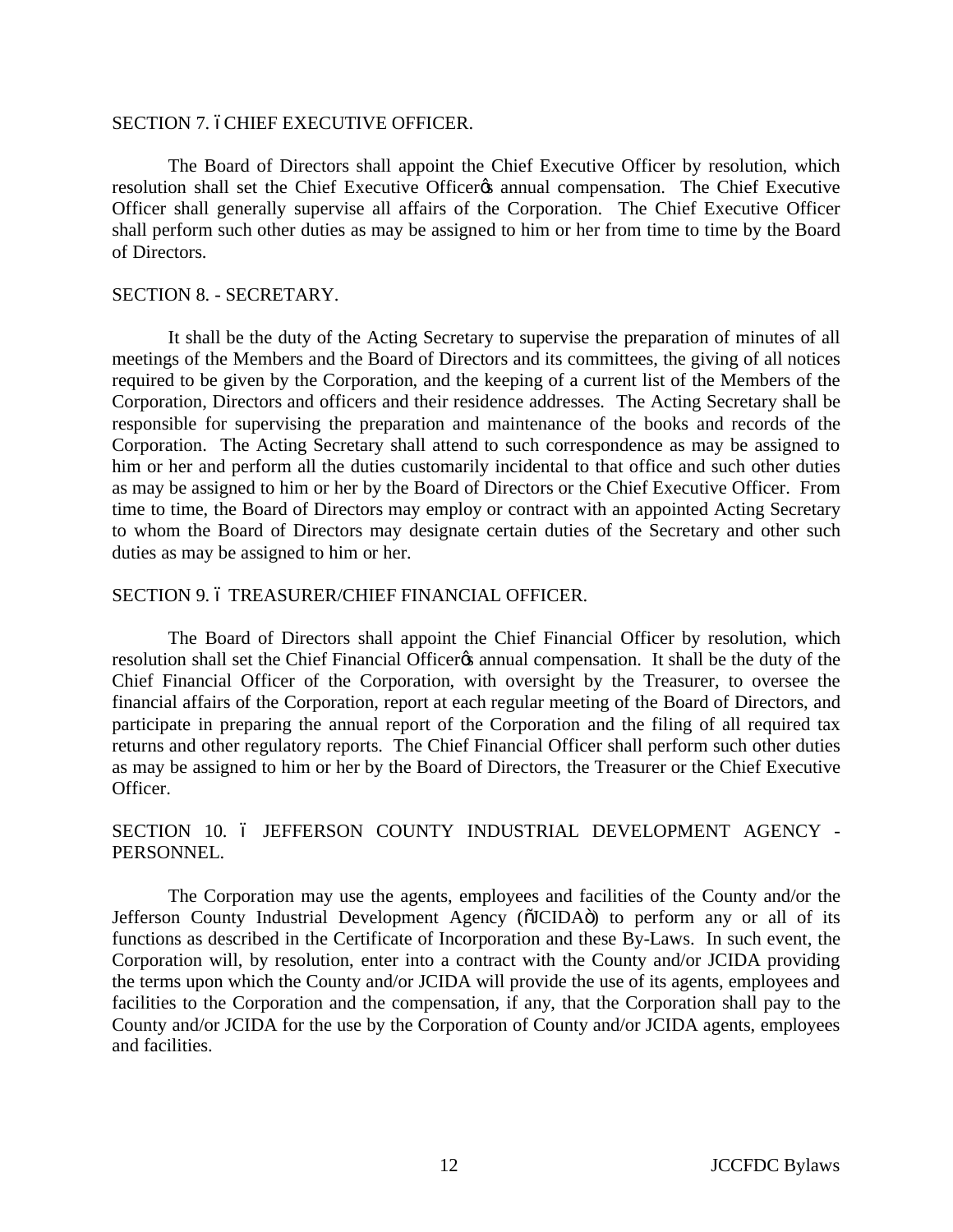# **ARTICLE VI - CONTRACTS, CHECKS, DRAFTS AND BANK ACCOUNTS**

# SECTION 1. - EXECUTION OF CONTRACTS.

The Board of Directors may on its own, except as these By-Laws otherwise provide, or may authorize any officer or officers, agent or agents, employee or employees, in the name of and on behalf of the Corporation, to enter into any contract or execute and deliver any instrument, and such authority may be general or confined to specific instances; but, unless so authorized by the Board of Directors, or expressly authorized by these By-Laws, no officer, agent or employee shall have any power or authority to bind the Corporation by any contract or engagement or to pledge its credit or to render it liable pecuniarily in any amount for any purpose.

# SECTION 2. - LOANS.

No loans shall be contracted on behalf of the Corporation unless specifically authorized by the Board of Directors.

### SECTION 3. - CHECKS, DRAFTS, ETC.

All checks, drafts and other orders for the payment of money out of the funds of the Corporation, and all notes or other evidences of indebtedness of the Corporation, must be signed on behalf of the Corporation by two of following persons: the Chief Executive Officer, the Treasurer or the Chairperson of the Board.

#### SECTION 4. - DEPOSITS.

All funds of the Corporation not otherwise employed shall be deposited from time to time to the credit of the Corporation in such banks, trust companies or other depositories as the Treasurer may recommend and the Board of Directors approves.

# SECTION 5. - INVESTMENTS.

The Board of Directors may authorize the Corporation to contract with an investment advisor and custodian to manage its investments in accordance with an investment policy established by the Board.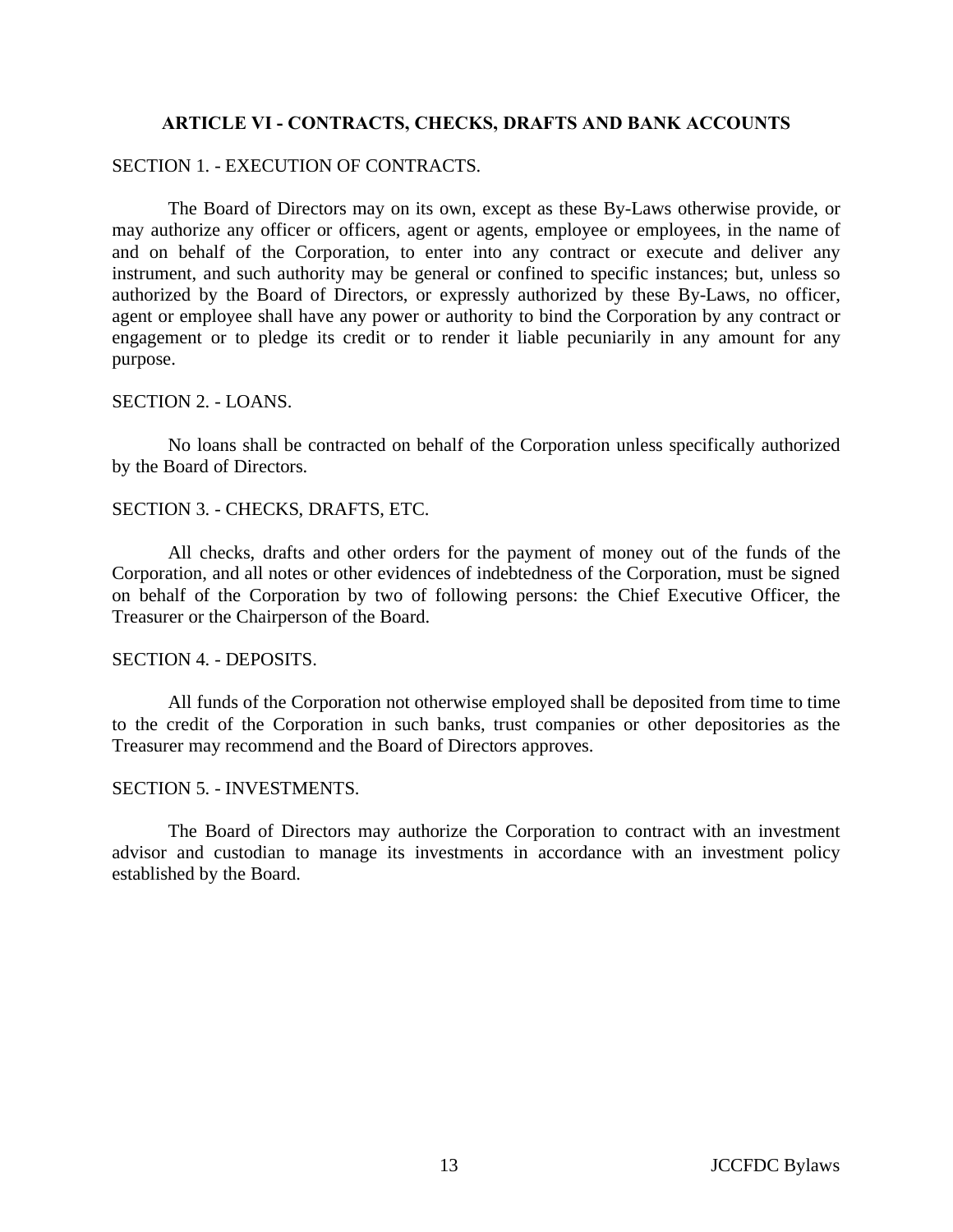### **ARTICLE VII - GENERAL**

#### SECTION 1. - SEAL.

The corporate seal shall have inscribed thereon the name of the Corporation, the year of its organization, and the words  $\tilde{o}$ Corporate Seal, New York. $\ddot{o}$  The seal may be used by causing it or a facsimile thereof to be impressed or affixed or otherwise reproduced.

#### SECTION 2. - BOOKS AND RECORDS.

There shall be kept by the Corporation (1) correct and complete books and records of account, (2) minutes and statements of written action by the Members, (3) minutes of the proceedings of the Board of Directors and its committees, (4) a current list of the Members, Directors and officers of the Corporation and their residence addresses, (5) a copy of the Certificate of Incorporation, and (6) a copy of these By-Laws. The foregoing items shall be subject to inspection and/or audit at any time by or at the direction of the Board of Directors.

# SECTION 3. - INDEMNIFICATION.

The Corporation shall indemnify each Member, each Director, each officer, and, to the extent authorized by the Board of Directors, each other person authorized to act for the Corporation or on its behalf, to the full extent to which indemnification is permitted under the Not-For-Profit Corporation Law.

### SECTION 4. - INTERESTED DIRECTORS AND OFFICERS.

The Board of Directors may adopt a policy regarding conflicts of interest which shall apply to all directors and officers.

### SECTION 5. - LOANS TO MEMBERS AND OFFICERS.

The Corporation, either directly or indirectly, including through any subsidiary, is prohibited from extending or maintaining credit, arranging for the extension of credit or renewing any extension of credit, in the form of a personal loan to or for any Member, Director, or Officer, or to any other company, corporation, firm, association or other entity in which one or more of the Members, Directors or Officers of the Corporation are members, director or officers or hold a substantial financial interest.

### **ARTICLE VIII - FISCAL YEAR**

The fiscal year of the Corporation shall commence on the first day of January of each calendar year and end on the last day of December.